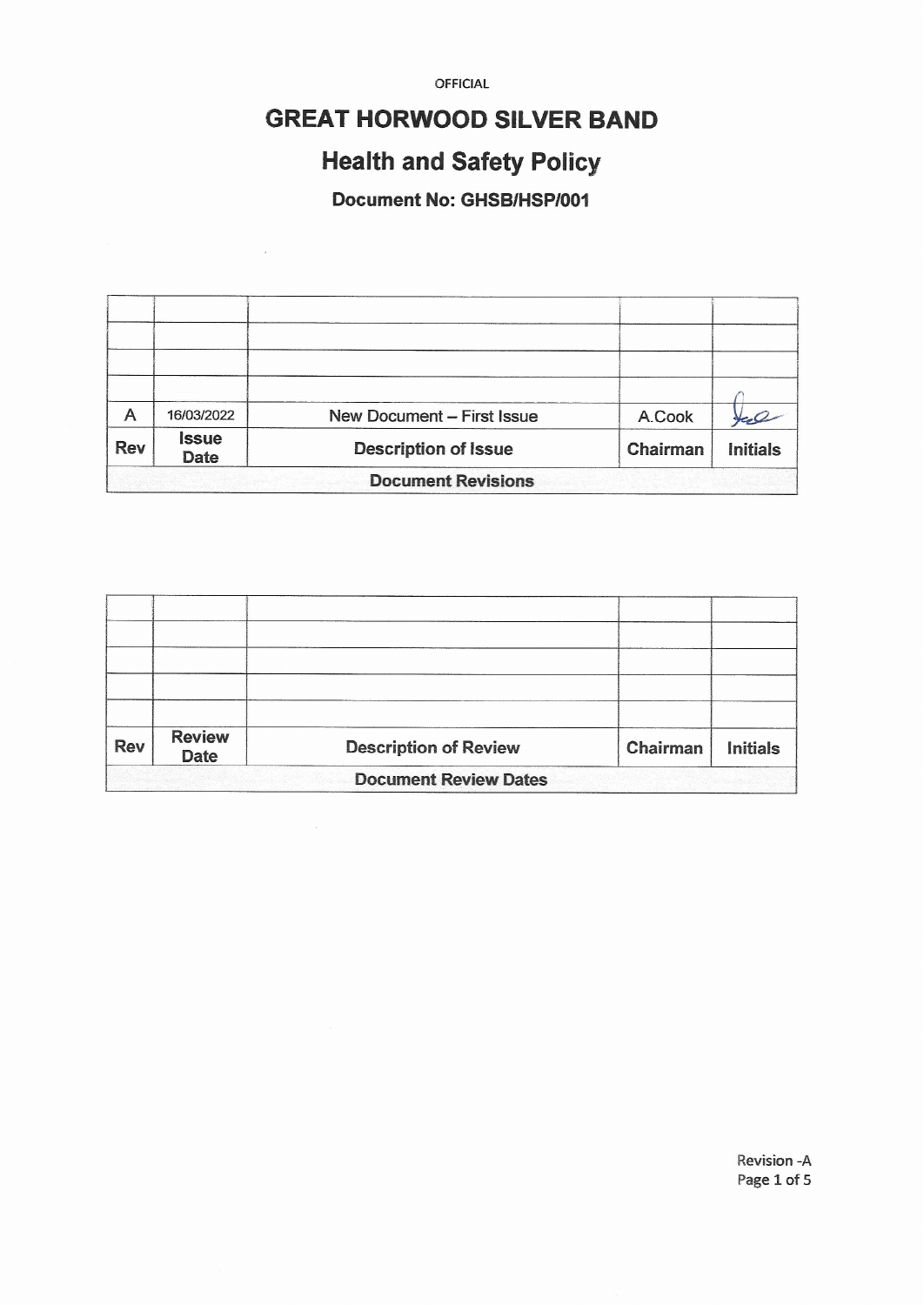## **GREAT HORWOOD SILVER BAND**

## **Health and Safety Policy**

### **Document No: GHSB/HSP/001**

Great Horwood Silver Band are considered to have a "duty of care," under civil law, to those who are employed, work as volunteers and those who use their services and to ensure that our plan is reviewed annually and, together with our risk assessment and notes of any significant incidents, brought to the attention of your committee for signing off.

The Health and Safety at Work Act (1974) is the main piece of legislation governing health and safety at work. It places a duty on employers to ensure the general health and safety of their employees, as well as volunteers and members of the public using services provided by the employer.

Appointed Health and Safety Officer: **Katy Slade**

Great Horwood Silver Band have considered the following areas when producing this health and safety policy.

Safe equipment (usage, storage, and handling) –

- Band members to complete a quick check each time they use an electrical item and report problems such as loose wires, overheating etc. to the health and safety officer.
- Carry out annual Portable Appliance Testing (PAT) this is carried out by the Great Horwood Village Hall for all electrical equipment that is likely to be used there.
- Minimize the use of extension leads and multiple adaptors.
- Securely fasten leads to reduce the risk of entanglement or trips.
- Turn off electrical equipment when not being used.

The Control of Substances Hazardous to Health (COSHH) (e.g., storage of cleaning chemicals) – This comes under the Great Horwood Village Hall Health and Safety policy.

Safe and healthy workplace (see Great Horwood Silver Band Safeguarding and Great Horwood Silver Band Whistle-blowing policy for more details)

Fire safety – Refer to the Great Horwood Village Hall Health and Safety policy

Safe and healthy working environment (see the risk assessments produced by Great Horwood Silver Band)

Information, instruction, supervision, and training (providing volunteers' and members' access to policies) – see the Great Horwood Silver Band website for copies of all relevant policies

Activities outside the band room e.g., concerts. Refer to the relevant risk assessment.

Public liability Insurance – details in the insurance policy for Great Horwood Silver Band.

Fire safety/emergency procedures

- Access to a telephone is essential, at all times, in case of an emergency.
- Fire drills should be carried out regularly, as if in an emergency; this should include the taking of a register.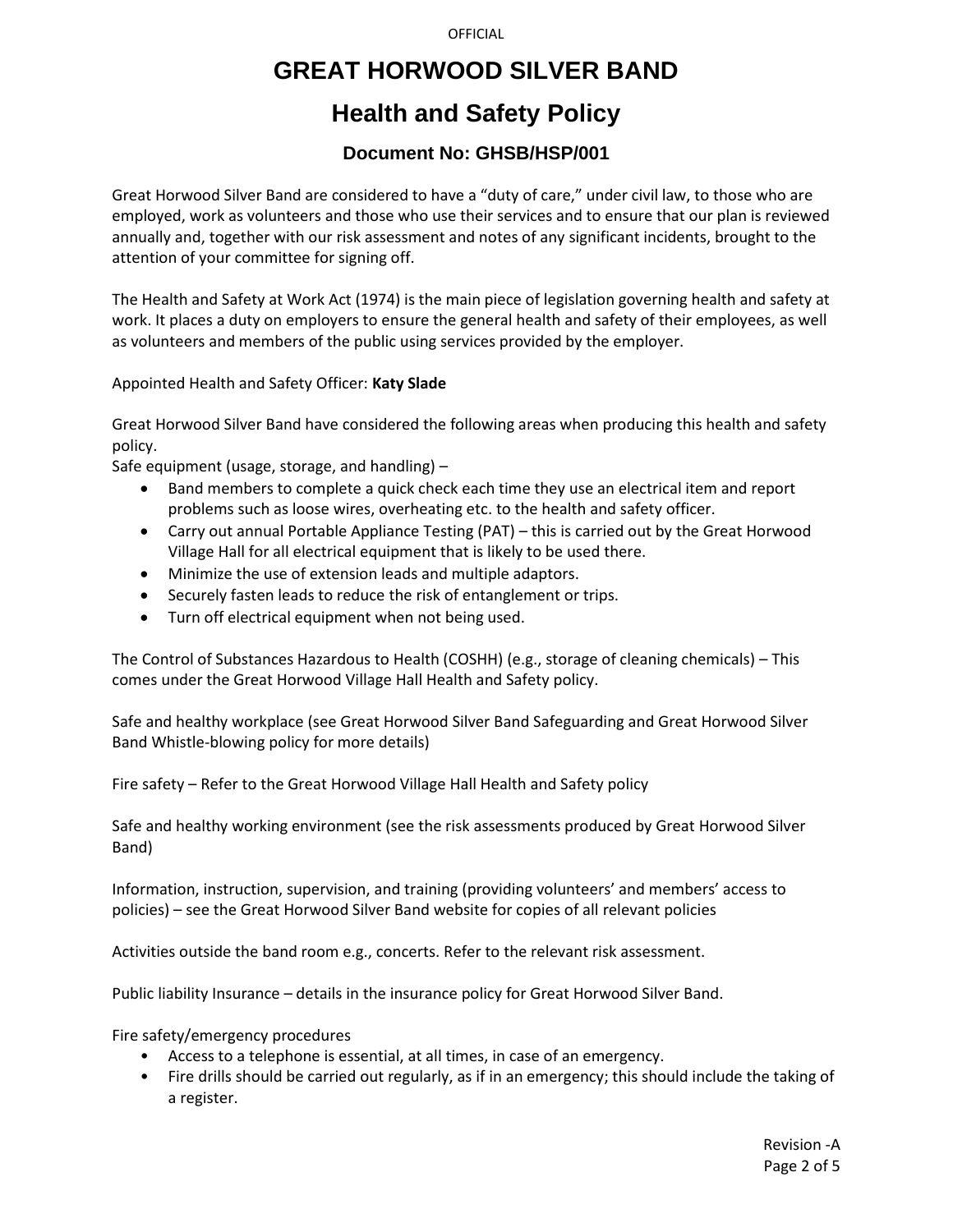## **GREAT HORWOOD SILVER BAND**

## **Health and Safety Policy**

### **Document No: GHSB/HSP/001**

First aid arrangements

- Adequate "in date" first aid equipment suitable for the number of members and volunteers in the band.
- The named first aiders are **Clare Martin** and **Jo Saunders**.
- All accidents and "near misses" are to be recorded in the accident book and the information contained in the book will be kept and stored securely in accordance with the Data Protection Act.
- All emergency contact details are to be updated and stored on Muzodo so that they are available in the case of an emergency in accordance with GDPR.

Accompanying children to hospital

- Ideally if the situation is not an emergency, then the parent/carer should be contacted to take the child to hospital.
- In an emergency call 999 and ask for an ambulance or a paramedic. In this situation, every effort must be made to accompany a child to hospital, in the ambulance.
- Where possible the main leader should try to remain with the group and allow another responsible adult, preferably a member who has a DBS check, to accompany a child to hospital.
- It would not be good practice for a band member to use their own vehicle to take a child to hospital unless advised to do so by a medical service. This could happen in exceptional circumstances if, for example, emergency vehicles are delayed. In unlikely event of this occurring, it would be best practice for 2 adults to travel with the child.)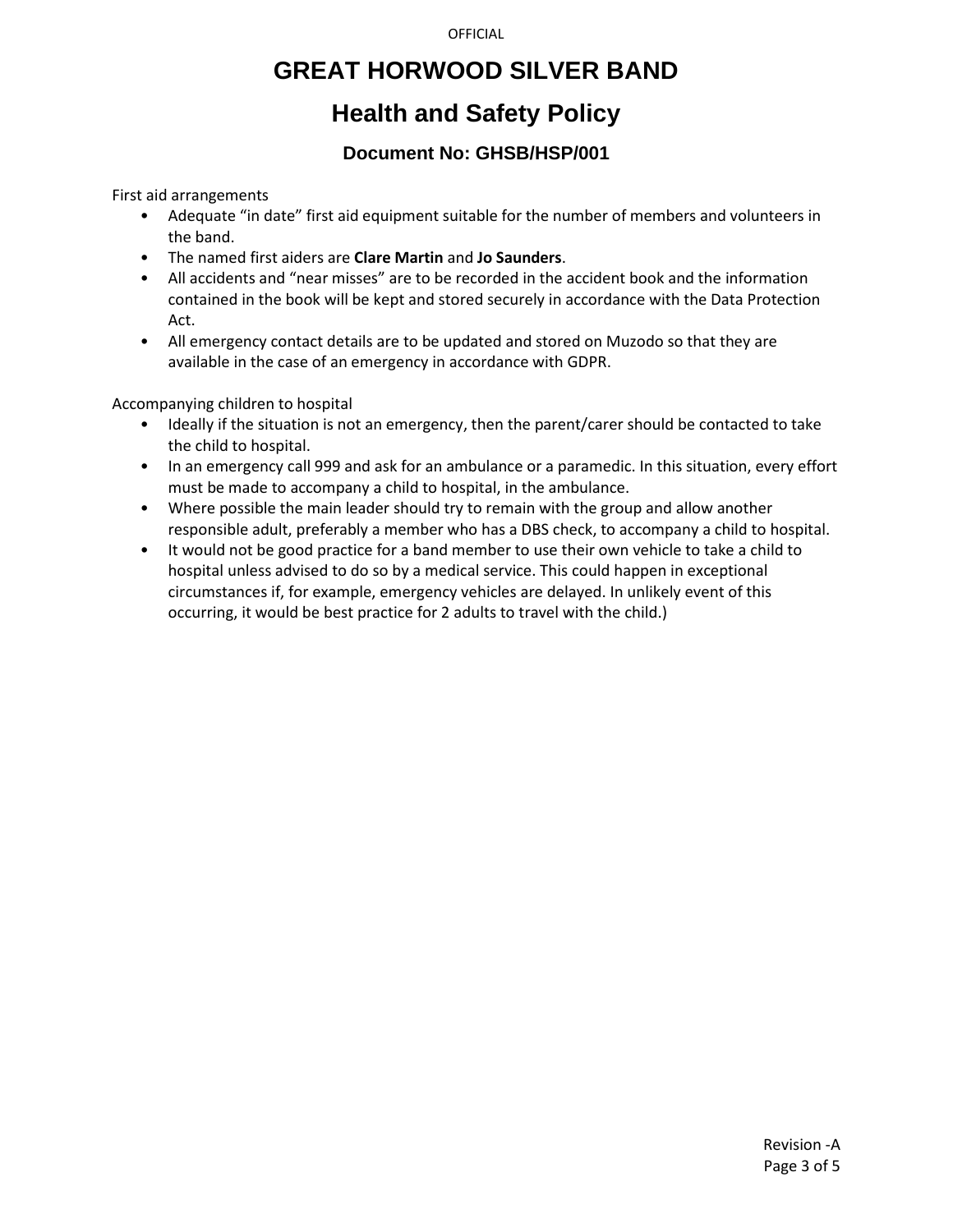## **GREAT HORWOOD SILVER BAND**

### **Health and Safety Policy**

### **Document No: GHSB/HSP/001**

#### **Manual handling**

Correct Manual handling techniques are extremely important for your safety. Injuries can range from arms, legs, neck, joints, back and musculoskeletal disorders (or MSD's) if they are not followed correctly. To achieve good manual handling techniques, follow these 7 basic principles when dealing with basic lifting, pushing, pulling, lowering, filling, emptying, or carrying.

### **Plan your lift:**

Ensure the object is light enough to lift, steady, and unlikely to shift or move. Remove obstructionsensure your route is clear and there is space to lower the load wherever you are planning to move it to. For long lifts, think about resting the load midway on a table / bench to change your grip. Will help be needed? Is there equipment that could be used to aid the lift? Do not lift or work with more than you can effortlessly manage. There is a significant difference between what people can lift and what they can lift in a safe manner. If you feel uncertain, seek advice, or get help.

### **Position your feet:**

Keep your feet apart, giving a balanced and stable base for lifting. Standing with your feet apart gives you a firm base to start your manual handling activity. Your leading leg should be as far forward as is comfortable and, if possible, pointing in the direction you intend to go. You do not need to stay rigid, move your feet if you need to during the lift to keep yourself steady.

#### **Ensure a good posture:**

Be prepared to move your feet during the lift to maintain a stable posture. Wearing footwear such as high heels or flip flops, or tight clothing, may make this harder. When lifting from a low level, bend your knees, ensure your back is kept straight maintaining its natural curve. A small bending of the back, hips and knees is preferable to either completely flexing the back or completely flexing the hips and knees (squatting). Do not bend the back any further whilst lifting the object- this can happen if the legs begin to straighten before lifting the object. Do not twist when you lift- especially whilst the back is bent. Hold your shoulders level and always facing the same direction as the hips. **Maintain a firm grip:**

Make sure to keep your arms within the boundary created by your legs. Whilst holding onto something, a hook grip is less strenuous than keeping your fingers straight. If you need to make an alteration to your grip as you proceed to lift the object, do this as effortlessly as possible. **Lift smoothly:**

Lift your chin as you commence the lift, ensuring control of your head. Look ahead, not down at the load, once it has been held securely.

### **Keeping close to the load:**

Where feasible, hug the load close to the body- this ought to aid you make a stronger and more solid lift than gripping the load tightly with the hands only. Grip the load close to your body for as long as possible, with the heaviest side of the load towards you. If you cannot get near to the load at first, slide it towards you before you attempt to lift it.